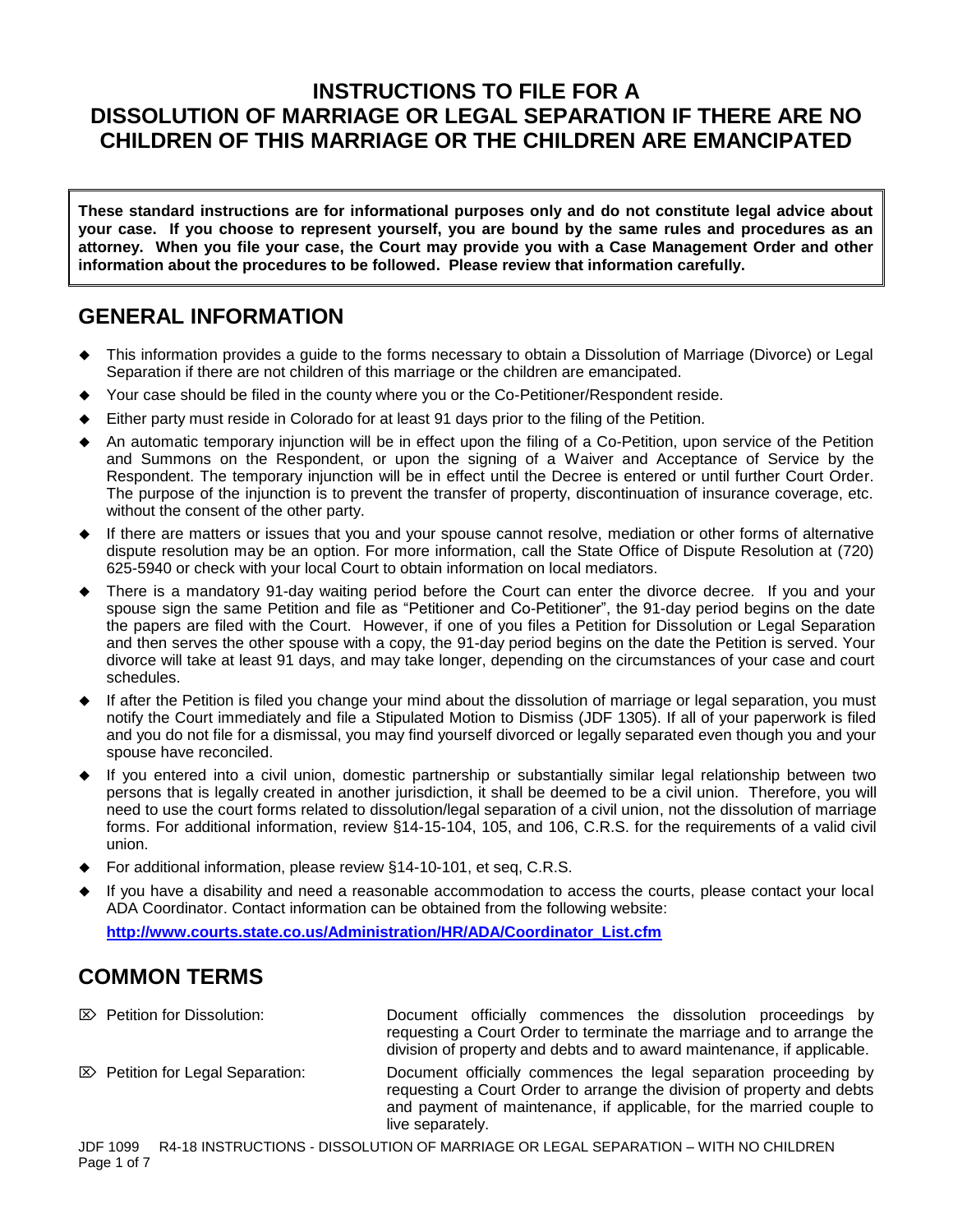|                | $\mathbb{Z}$ Petitioner:                     | The person filing the Petition with the Court.                                                                                                                                                                                                                                                                                                                                                                                                                                                          |  |  |  |
|----------------|----------------------------------------------|---------------------------------------------------------------------------------------------------------------------------------------------------------------------------------------------------------------------------------------------------------------------------------------------------------------------------------------------------------------------------------------------------------------------------------------------------------------------------------------------------------|--|--|--|
|                | <b>E&gt;</b> Co-Petitioner:                  | The person filing the Petition with the Court together with the<br>Petitioner.                                                                                                                                                                                                                                                                                                                                                                                                                          |  |  |  |
|                | $\mathbb{Z}$ Respondent:                     | The person served a Petition for Dissolution or Legal Separation who<br>must respond to the allegations of the Petition in order to have his/her<br>desires considered.                                                                                                                                                                                                                                                                                                                                 |  |  |  |
| $\ket{\times}$ | Decree:                                      | A final order of the Court.                                                                                                                                                                                                                                                                                                                                                                                                                                                                             |  |  |  |
| I×>            | Service of Process:                          | The official means by which a party is notified that a document has<br>been filed against him/her and provided a copy of the document and a<br>description of the person's rights and obligations as a party to the<br>case.                                                                                                                                                                                                                                                                            |  |  |  |
| ⊠≻             | Diligent Efforts:                            | Efforts to locate an individual to complete personal service; including<br>contacting friends, family, business associates; completing an internet<br>search; and attempting personal service by a process server, police<br>department or sheriff's office.                                                                                                                                                                                                                                            |  |  |  |
|                | $\boxtimes$ Hearing Date:                    | The date that the Petitioner and Respondent must appear in Court.                                                                                                                                                                                                                                                                                                                                                                                                                                       |  |  |  |
| ⊠              | Mediation:                                   | A confidential process whereby a trained neutral third party assists<br>disputing parties to reach their own resolution.                                                                                                                                                                                                                                                                                                                                                                                |  |  |  |
|                | $\mathbb{Z}$ Alternative Dispute Resolution: | A process that allow parties to resolve their dispute without litigating<br>the matter in court.                                                                                                                                                                                                                                                                                                                                                                                                        |  |  |  |
|                | $\mathbb{Z}$ Emancipation:                   | Emancipation occurs when the last or only child reaches the age of 19<br>unless the child is still in high school, in which case support continues<br>until the end of the month following graduation; or until the child(ren)<br>otherwise emancipate as may be determined by the Court. Child<br>support may be changed or amended upon motion of a party when<br>any of the children reach 19 so that the overall child support<br>obligation is reduced. See §14-10-115(13), C.R.S. for exceptions. |  |  |  |
|                | $\mathbb{Z}$ May:                            | In legal terms, "may" is defined as "optional" or "can".                                                                                                                                                                                                                                                                                                                                                                                                                                                |  |  |  |
|                | $\mathbb{Z}$ Shall:                          | In legal terms, "shall" is defined as "required".                                                                                                                                                                                                                                                                                                                                                                                                                                                       |  |  |  |

### **If you do not understand this information, please contact an attorney. You may also contact the Family Court Facilitator at your local courthouse, if one is available in your Judicial District.**

# **FEES**

The filing fee is \$230.00. If you are unable to pay the filing fee, you must complete the Motion to File without Payment and Supporting Financial Affidavit (JDF 205) and submit it to the Court along with supporting documentation, e.g. pay stubs, bank statements. Once you submit the completed JDF 205 form and a blank Order (JDF 206), the Court will decide whether you need to pay the filing fee.

Other fees that a party to the case may encounter are as follows:

 $\Box$  Response  $$116.00$  Service Fees Varies (not payable through or to the Court) □ Certification Fee (copy of decree for name change, etc.) \$20.00 Copies of Documents (Documents on File) \$.75 per page or \$1.50 if double sided Copies of Documents (Documents not on File) \$.25 per page or \$.50 if double sided

# **FORMS**

JDF 1099 R4-18 INSTRUCTIONS - DISSOLUTION OF MARRIAGE OR LEGAL SEPARATION – WITH NO CHILDREN Page 2 of 7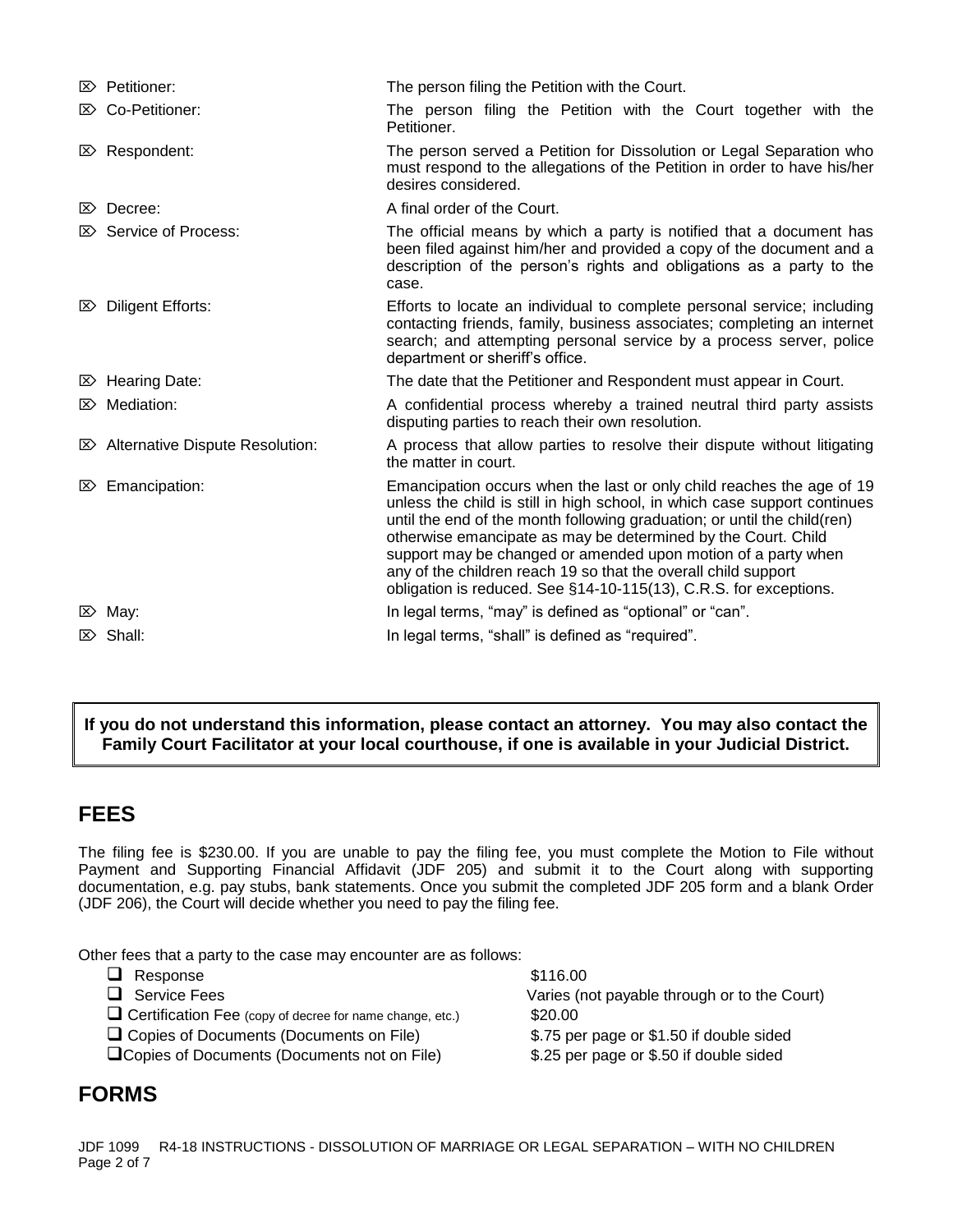To access a form online go to **[www.courts.state.co.us](http://www.courts.state.co.us/)** and click on the **"Forms"** tab. The packet/forms are available in PDF, WORD or EXCEL by selecting **Divorce, Family Matters, Civil Union – Divorce – Divorce or Legal Separation – NO Children.** You may complete a form online and print or you may print it and type or print legibly in black ink.

**You may need all or some of these forms. Read these instructions carefully to determine what forms you may need.**

| $\Box$ JDF 1000 | Case Information Sheet |
|-----------------|------------------------|
|-----------------|------------------------|

- JDF 1101 Petition for Dissolution of Marriage or Legal Separation
- JDF 1102 Summons for Dissolution of Marriage or Legal Separation
- $\Box$  JDF 1102(a) Waiver and Acceptance of Service
- $\Box$  JDF 1102(b) Return of Service
- **JDF** 1103 Response
- JDF 1104 Certificate of Compliance with Mandatory Financial Disclosures
- **JDF 1111** Sworn Financial Statement
- **JDF 1115** Separation Agreement
- JDF 1116 Decree of Dissolution of Marriage or Legal Separation
- JDF 1117 Support Order
- $\Box$  JDF 1125 Mandatory Disclosure Form 35.1
- $\Box$  JDF 1129 Pretrial Statement
- $\Box$  JDF 1201 Affidavit for Decree without Appearance

## **STEPS TO FILING YOUR CASE**

### **Step 1**: **Complete Initial Forms.**

Selecting these instructions indicates that you are planning on filing for a Dissolution of Marriage or Legal Separation and have no children of this marriage or the children are emancipated. You are filing jointly as Petitioner and Co-Petitioner, or you are filing as Petitioner and naming your spouse as "Respondent" if he/she is not agreeable to the Dissolution of Marriage or Legal Separation. The caption below needs to be completed on all forms filed. **Make sure that you make a copy for your own records of all of the forms you file with the Court.**

| District Court<br>Court Address:                       | County, Colorado |                 |                       |  |  |  |
|--------------------------------------------------------|------------------|-----------------|-----------------------|--|--|--|
| In re the Marriage of:                                 |                  |                 |                       |  |  |  |
| Petitioner:                                            |                  |                 |                       |  |  |  |
| and                                                    |                  |                 | <b>COURT USE ONLY</b> |  |  |  |
| Co-Petitioner/Respondent:                              |                  |                 |                       |  |  |  |
| Attorney or Party Without Attorney (Name and Address): |                  |                 | Case Number:          |  |  |  |
| Phone Number:                                          | E-mail:          |                 |                       |  |  |  |
| <b>FAX Number:</b>                                     | Atty. Reg. #:    | <b>Division</b> | Courtroom             |  |  |  |
| <b>NAME OF FORM</b>                                    |                  |                 |                       |  |  |  |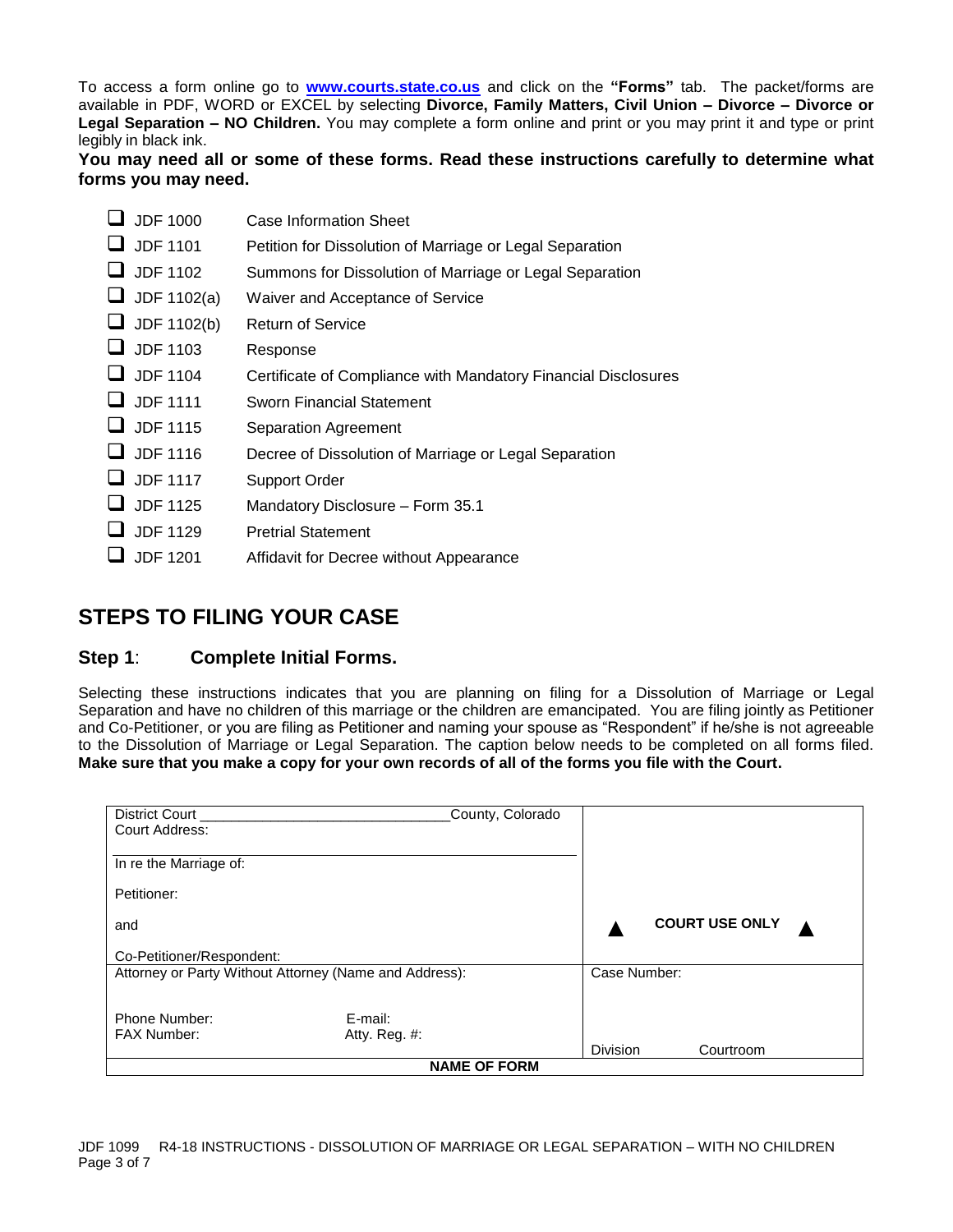### **Case Information Sheet (JDF 1000):**

 $\Box$  Please complete all sections of this form.

#### **Petition for Dissolution of Marriage or Legal Separation (JDF 1101):**

- $\Box$  Please complete all sections of this form.
- $\Box$  If one party desires to have a prior name restored, that person must indicate that fact on the Petition (sections 19 and 20). If the Respondent requests a name change, he or she must file a signed and notarized response requesting the name change.
- **Summons for Dissolution of Marriage or Legal Separation (JDF 1102):**
	- Only complete the Summons if you named your spouse the Respondent on the Petition and your spouse did not sign the Petition.
	- $\Box$  Complete all sections in the caption and check either Dissolution of Marriage or Legal Separation in the appropriate box. The Court will date and sign the form when it is filed.

### **Step 2: You are Ready to File your Case with the Court**.

Provide the Court with the Petition, Case Information Sheet, and Summons, if applicable. If the Petition has not been signed, you will sign the Petition and other documents. Pay the \$230.00 filing fee.

- When you file your Petition, the Court may provide you with a date for an Initial Status Conference or you may be required to schedule the conference yourself.
- Review the Court's Case Management Order and other information to determine what you need to do next. *Please read the information to inform you about the various procedures and timelines.*

### **Step 3: Serve the Dissolution or Legal Separation Papers only if both parties did not file as Petitioner/Co-Petitioner.**

It is important that you have your spouse served as quickly as possible as the mandatory 91-day waiting period will not start until your spouse is officially served with the Petition and Summons.

- $\Box$  Once you have filed your Petition, the Court will provide you with a signed summons to serve your spouse.
- $\Box$  The Court may require you to provide a copy of the Case Management Order and other information to the other party.
- $\Box$  If you received a date for an Initial Status Conference, you must provide notice to all parties. This conference shall take place no later than 42 days from the filing of the Petition.
- $\Box$  Service options:

#### **Waiver and Acceptance of Service:**

- $\Box$  This is the easiest form of service. However, your spouse must be willing to accept the dissolution/legal separation papers and sign the waiver.
- $\Box$  Have your spouse sign the Waiver and Acceptance of Service form  $-$  JDF 1102(a) before a Court Clerk or Notary Public.
- $\Box$  File the signed original waiver with the Court.

#### **Personal Service:**

- $\Box$  Select the Sheriff's Department, a private process server, or someone you know over the age of 18 who is not involved in the case, and who knows the rules of service to serve the Respondent.
- $\Box$  Provide the process server with the Petition and Summons.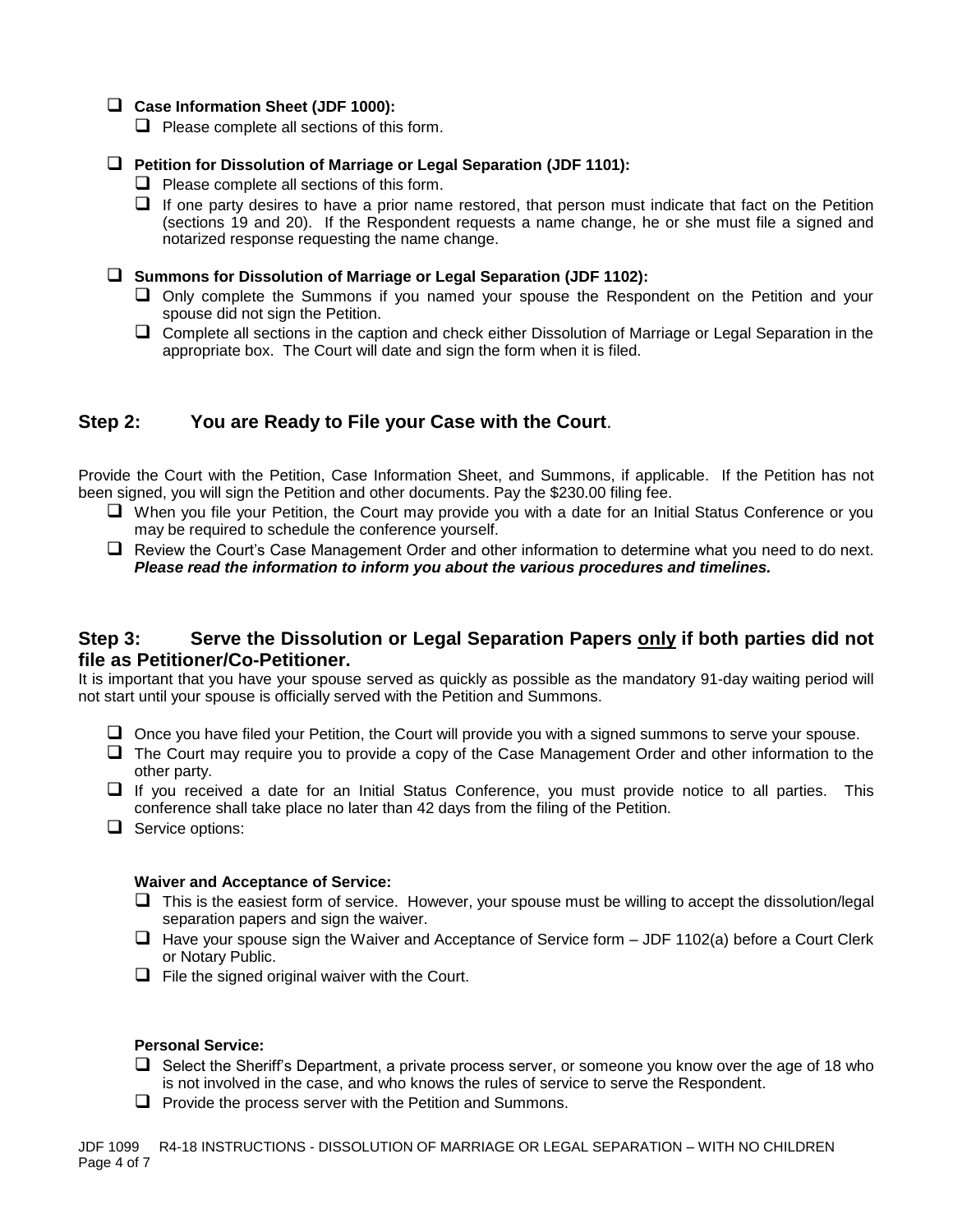$\Box$  The process server will need to return the completed Return of Service – JDF 1102(b) to the Court for filing, or return it to you to bring and file with the Court.

#### **Service by Mail or Publication:**

- $\Box$  If you do not know where your spouse is you will need to use this method of service and should file these forms with the Court as soon as possible.
- You must make diligent efforts to locate the other party before selecting this option for service. See Instructions JDF 1300 for additional information regarding service by publication.
- Service by mail or publication shall be allowed **only** upon approval by the Court. If this process is necessary, complete forms JDF 1301 and 1302.

### **RESPONDENT FILES A RESPONSE**

The Respondent may file a response to the Petition. The filing fee is \$116.00. The purpose of the response is for the Respondent to state in writing if he/she agrees or disagrees with the information in the Petition, and mail a copy to the other party. All fees paid are non-refundable.

- $\Box$  The Response form is JDF 1103.
- $\Box$  The Respondent must file the original with the Court a mail a copy to the Petitioner.

# **COMPLETE ADDITIONAL FORMS BEFORE YOUR INITIAL STATUS CONFERENCE OR AS IDENTIFIED IN THE CASE MANAGEMENT ORDER**

The forms that you may need to finalize your case are identified on the next few pages. Take your time and make sure you have all current and necessary information to complete the forms accurately, as these forms provide valuable information to the Court upon which to order the division of property and debts, and spousal support/maintenance, if applicable.

#### **Mandatory Disclosure – Form 35.1 (JDF 1125):**

This form identifies the documents that each party must provide to one another within 42 days after service of the Petition.

- The documents identified in the Mandatory Disclosure form **do not** need to be filed with the Court, **unless ordered by the Court, except for the Sworn Financial Statement**.
- $\Box$  If a party does not timely provide the Mandatory Disclosures to the other party, the Court may impose sanctions.

#### **Certificate of Compliance with Mandatory Financial Disclosures (JDF 1104):**

The purpose of this form is for each party to acknowledge to the Court that they provided the mandatory disclosure documents to the other party. This form **must be filed with the Court within 42 days** after the Petition was signed by the other party, the other party signed the Waiver and Acceptance of Service, or the other party was served with the dissolution/legal separation Petition and Summons.

- $\Box$  Each party shall complete and file a Certificate of Compliance with the Court when the mandatory disclosures documents have been provided to the other party. If you did not provide all of the mandatory disclosure items, please state why on this form.
- $\Box$  Complete all sections on this form.
- Complete the Certificate of Service portion identifying the method selected to provide the other party with a copy of this document.
- $\Box$  Send the other party the information you have identified on the form.

### **Sworn Financial Statement (JDF 1111):**

This document must be filed within 42 days of service on the Respondent or 42 days after filing as Co-Petitioners. You must provide true and complete information to the Court about your assets, debts, and

JDF 1099 R4-18 INSTRUCTIONS - DISSOLUTION OF MARRIAGE OR LEGAL SEPARATION – WITH NO CHILDREN Page 5 of 7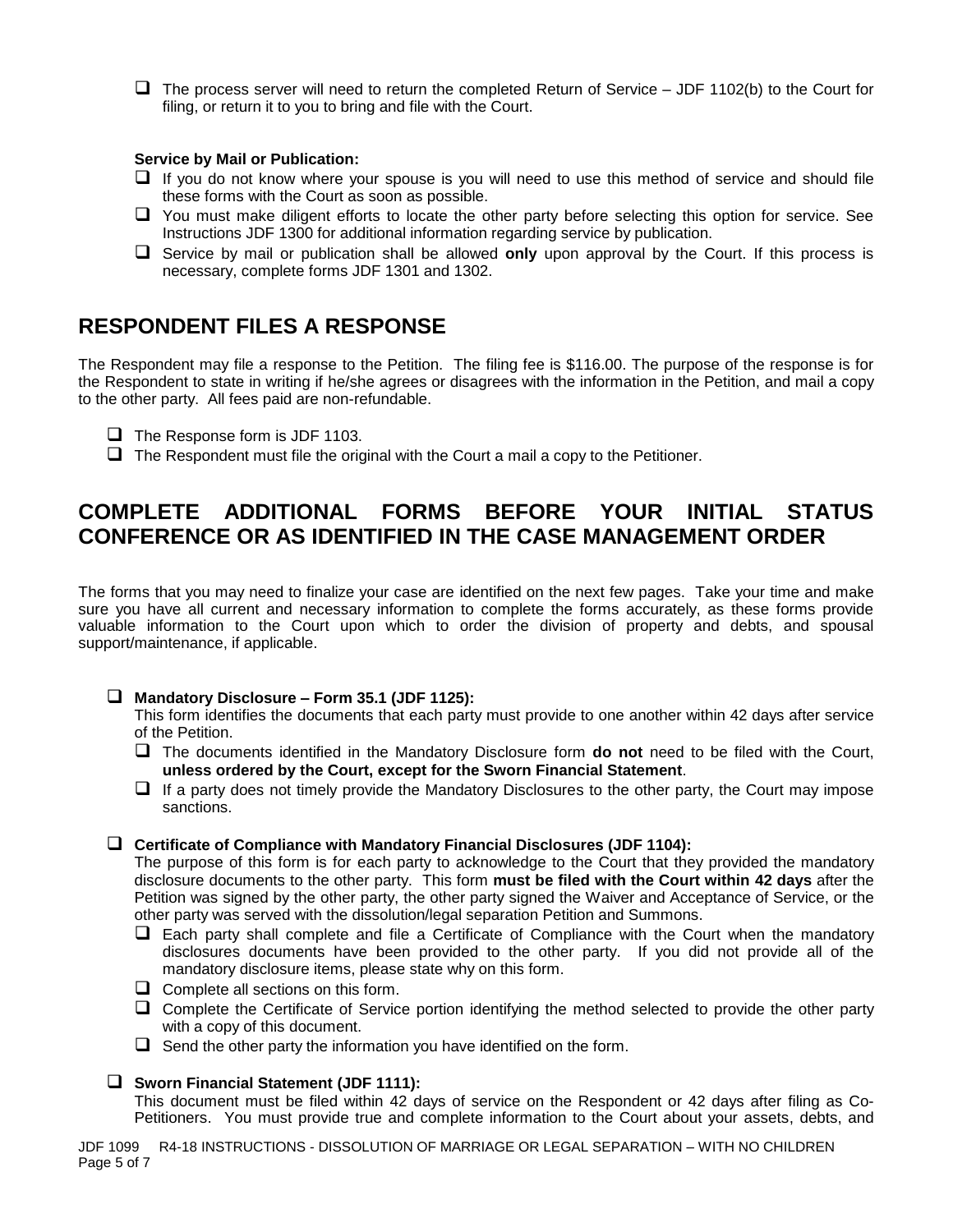income. You can be assessed a fine or jailed for providing false information. In addition, your case can be reopened due to fraud.

- $\Box$  This Financial Statement must contain current personal and financial information to determine whether the Separation Agreement is fair to each party. Failure of a party to file a Financial Statement with Respect to Financial Affairs may result in a refusal by the Court to enter a Final Decree or the Court may impose sanctions against the party who does not file the required paperwork. Complete and file with the Court a Supporting Schedules for Assets (JDF 1111SS) only if applicable to your case.
- Each party **must** complete their own Financial Statement and all sections **must** be completed.

#### **Separation Agreement (JDF 1115):**

The purpose of this form is to identify in writing what issues you and the other party have settled on regarding maintenance (spousal support) for either party and for the disposition of property and debt. The Court must follow the separation agreement as it pertains to the parties themselves and to property, unless the Court finds the agreement unconscionable, in which case it may order the parties to submit a revised agreement.

- $\Box$  Complete all sections of this form either together or individually depending on the level of agreement and make sure all issues are addressed. If any unique situations exist, identify them in section  $5 -$ "Other Terms".
- $\Box$  Please indicate if this is a full or partial agreement.
	- **If this is a partial agreement you or the other party must complete JDF 1129 – Pretrial Statement.** The purpose of this form is for you or the other party to identify to the Court the issues that have not been resolved.
- $\Box$  Each party should re-read this form to ensure that it accurately represents what you and your spouse have agreed to.

#### **Decree of Dissolution of Marriage or Legal Separation (JDF 1116):**

- $\Box$  Complete the caption and any sections on page one that applies to your case.
- $\Box$  Provide the Court with the number of copies you would like. If you want any of the copies to be certified, you will need to provide the Court with \$20.00 per certified copy.
- $\Box$  The Magistrate or Judge will complete the rest of the Decree and give you and your spouse a signed copy.
- **If you or the Co-Petitioner/Respondent is requesting to have a name changed/restored, please complete this section on the Decree. Identify the restored name you or the Co-Petitioner/Respondent is requesting.**

#### **Support Order (JDF 1117): (Complete only if spousal support/maintenance is being ordered)**

- Complete the caption and the informational sections about the Petitioner and Co-Petitioner/Respondent.
- □ The Magistrate or Judge will complete the remaining sections of the Support Order and give you and your spouse a signed copy.
- **Affidavit for Decree without Appearance of Parties (JDF 1201):**
	- $\Box$  If you do not have children and agree on all issues, you may proceed by filing an Affidavit for Decree without Appearance of Parties (JDF 1201). All paperwork should be completed and filed with the Court before you decide if you want to file this form.

### **SETTING STATUS CONFERENCE OR HEARING DATES**

Please review the Instructions to Set a Hearing and to Complete a Notice of Hearing or Status Conference (JDF 1122). It is important to notify the other party of the future status conference or hearing by completing the appropriate forms and sending the other party a copy.

 $\Box$  If the Court has provided you with specific information on how to schedule a status conference or hearing in a Case Management Order you received at the time of filing, follow those procedures.

JDF 1099 R4-18 INSTRUCTIONS - DISSOLUTION OF MARRIAGE OR LEGAL SEPARATION – WITH NO CHILDREN Page 6 of 7